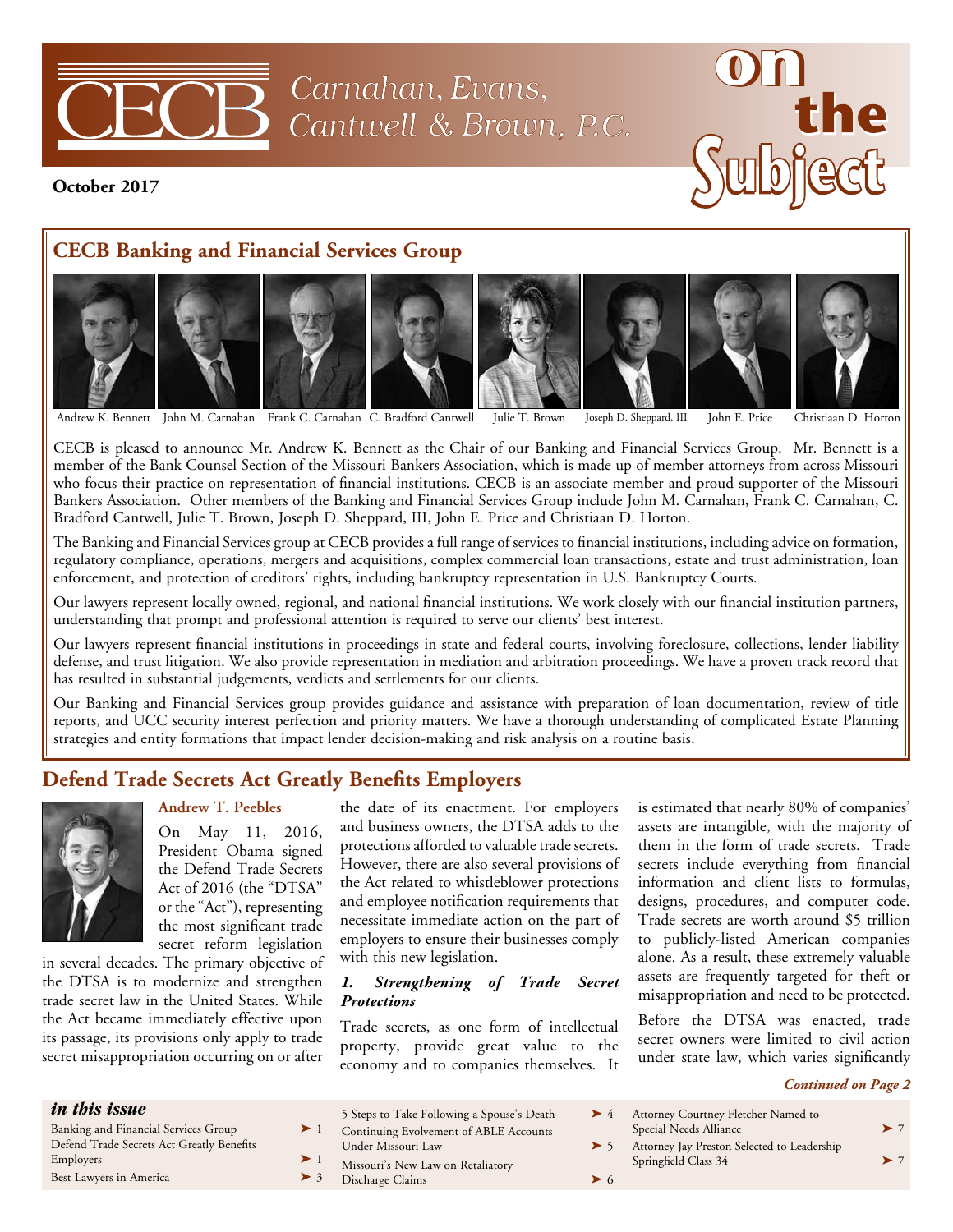## **CECB**

## *Defend Trade Secrets Act Greatly Benefits Employers - Continued from page 1*

from state to state, and which provides inadequate protection against trade secret misappropriation spanning multiple jurisdictions. Additionally, the federally enacted Economic Espionage Act of 1996 only provides for *criminal* penalties for trade secret theft. Therefore, one of the most important features of the DTSA is that it allows private companies to pursue a new *civil* cause of action under *federal* law to remedy trade secret misappropriation, providing trade secret owners the option to seek remedies in either federal or state court. As a result, the DTSA has strengthened the protections provided to a company's trade secrets by supplementing already existing remedies under state and federal law.

### *2. Remedies for Trade Secret Misappropriation*

The DTSA provides for several types of potential remedies for the victims of trade secret misappropriation. For instance, a court may grant an injunction to prevent any actual or threatened misappropriation from occurring. However, such injunctive relief may not prevent a former employee from entering into another employment relationship or conflict with state law regarding restraints on trade. The DTSA also authorizes damage awards for any actual loss or unjust enrichment caused by trade secret misappropriation, which is the primary means to compensate a trade secret owner. Finally, at the court's discretion, an award of attorney's fees and punitive damages may be warranted when the misappropriation is found to be willful and malicious, was made in bad faith, or if a motion to terminate an injunction was made or opposed in bad faith. These stronger damage provisions provide added relief in cases of theft or misappropriation, and will help to guard against such action in the future.

### *3. Reasonable Measures to Protect Trade Secrets*

It is important to note that, in order to obtain the protections and remedies offered under the DTSA, trade secret owners must take "reasonable measures" to protect their trade secrets. Because the commercial value of trade secrets depends an inventory of their trade secrets to assess whether sufficient safeguards are in place to maintain this secrecy. The failure to have adequate reasonable measures in place may foreclose remedies under the DTSA, as a court will assume that such unprotected information was not meant to qualify as a "trade secret". The types of reasonable measures that apply in each case will depend on the trade secret at issue, but could include the digital encryption of the asset to ensure that only certain trusted individuals have password access to the information contained therein. Thus, it is vital that trade secret owners examine the adequacy of the reasonable measures used to protect their secrets and periodically review those measures to ensure they will be able to take advantage of the DTSA's protections in the event of theft or misappropriation.

### *4. Whistleblower Protections and Employer Notification Requirements*

Finally, and of particular importance for employers and business owners, the DTSA provides for specific protection and immunity to employees who disclose trade secrets in certain situations. First, employees are exempt from liability under the Act if they disclosed a trade secret "in confidence" directly or indirectly to federal, state, or local government officials, or to a lawyer, solely for the purpose of reporting or investigating a suspected violation of law. Second, an employee may disclose a trade secret in a complaint or other document filed during a lawsuit or other court proceeding, as long as such filing is made under court seal. Finally, if an employee files an anti-retaliation lawsuit against his or her employer, the individual may disclose a trade secret to his or her attorney, and may use the trade secret in related court proceedings.

To ensure that employees are aware of these new immunity protections, the DTSA includes an important new employee notification requirement. The law mandates that an employer provide notice of the Act's immunity protections in any contract or agreement with an employee that governs the use of a trade secret

on their confidentiality, owners must take or other confidential business information. This notification applies to all such contracts entered into or updated after May 11, 2016 (the date of the DTSA's enactment) and includes employment agreements, non-compete agreements, confidentiality agreements, and other contracts commonly used by businesses. An employer that fails to comply with this notice requirement may be barred from receiving punitive damages or attorney fees in an action against an employee to whom notice was not provided.

> Therefore, all employers need to ensure that any new or recently updated employment agreements adhere to this significant change in the law by including a standard notification clause regarding these whistleblower protections. The most direct way of providing the required notice is to incorporate the specific language provided in the DTSA legislation in all employment documents entered into or revised after May 11, 2016. Alternatively, employers can merely insert a cross-reference in all employment agreements to a company policy that includes the employer's procedures for reporting a suspected violation of law (such as the company's whistleblower policy), as long as such policy includes the information contained in the applicable DTSA provisions.

> As can be seen, the newly enacted Defend Trade Secrets Act of 2016 greatly strengthens and modernizes trade secret law in a number of significant respects, which will help redress the theft and misappropriation of trade secrets in several situations. Trade secret owners now have a complementary federal cause of action to go along with existing state laws, and have additional remedies to combat misappropriation in court. However, to ensure that businesses are able to take full advantage of these added protections, employers and owners must ensure that they are in compliance with the DTSA's provisions, especially those pertaining to "reasonable measures" of protecting trade secrets, and to the new employee notice requirement outlined by the Act.

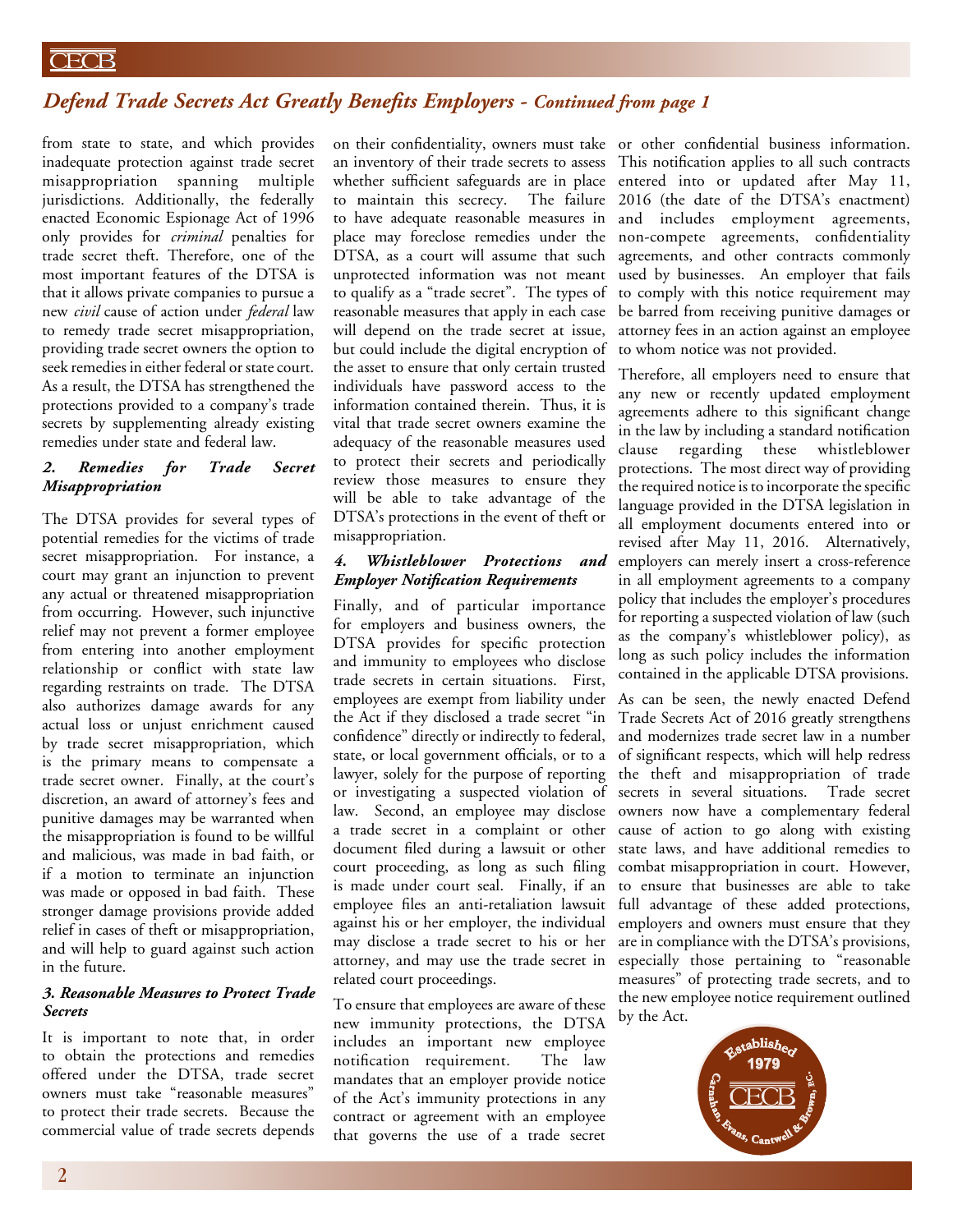# **Best Lawyers in America**

CECB is pleased to announce that two of the firm's attorneys, **Thomas D. Peebles, Jr.** and **Joseph "Chip" D. Sheppard, III** were selected by their peers to be among the elite professionals for inclusion in the 2018 edition of *The Best Lawyers in America*.

Since it was first published, *Best Lawyers* has become universally regarded as the definitive guide to legal excellence. Because *Best Lawyers* is based on an exhaustive peer-review survey in which more than 36,000 leading attorneys cast almost 4.4 million votes on the legal abilities of other lawyers in their practice areas, and because lawyers are not required or allowed to pay a fee to be listed, inclusion in *Best Lawyers* is considered a singular honor. *Corporate Counsel* magazine has called *Best Lawyers* "the most respected referral list of attorneys in practice."



**Thomas D. Peebles, Jr.** was selected for the 7th straight year for inclusion in *The Best Lawyers in America* in the practice area of Trusts and Estates. Mr. Peebles has concentrated his practice in estate planning and estate and trust administration matters since 1980.

Mr. Peebles has significant experience in the preparation of basic and sophisticated estate planning documents, and in wealth transfer planning for high net worth clients, closely held business owners and their families. He has been awarded an AV Rating from Martindale-Hubbell in recognition of his preeminent work in assisting his clients in achieving their estate planning goals and objectives. In 2004, Mr. Peebles was elected a Fellow of The American College of Trust and Estate Counsel in recognition of distinguished service in the practice of estate planning, probate and trust law.

In addition to being named to *The Best Lawyers in America* list, Tom has also been named on multiple occasions to the Missouri-Kansas *"Super Lawyer's list"* by *Law & Politics Magazine*, honoring him as one of the top 5% of practicing attorneys in Missouri and Kansas. In 2007, Mr. Peebles was elected by his peers as a Fellow in the American Bar Foundation. Membership as a Fellow in the American Bar Foundation is limited to one-third of one percent of the lawyers in America and is in recognition of a lawyer whose professional, public and private career has demonstrated outstanding dedication to the welfare of the community and to the traditions of the profession.



**Joseph D. "Chip" Sheppard, III** was also selected for the 7th time for inclusion in *The Best Lawyers in America* in the practice area of Litigation – Securities. Chip is a Shareholder in the Litigation and Transactional Practice Groups and concentrates his practice in the areas of business, corporate, employment, real estate, intellectual property, and securities.

A substantial portion of Mr. Sheppard's practice includes securities and other fraud and fiduciary duty related claims, both as an arbitrator and as counsel for the parties. Mr. Sheppard has tried a combined total of more than 50 arbitrations, state and federal trials, both jury and non-jury, in his areas of concentration. Other areas of concentration are various business transactions, acquisitions, real estate development and related litigation and probate litigation.

In 2005, Mr. Sheppard was elected as a Fellow of the American Bar Association, an honor bestowed upon less than .5 percent of the Bar and was selected in 2005 and 2006 and again in 2010-2017, to the "Super Lawyer" list by *Law & Politics Magazine* (top 5% according to peer review). In 2008, he Co-Chaired the Greene Countians for Fair and Impartial Judges Committee which was responsible for bringing the Missouri Court Plan to Greene County, was a finalist for Missouri Lawyer of the Year and received the Missouri Bar Association and Springfield Metropolitan Bar Association President's Awards in recognition of extraordinary service to those Associations and the legal profession. Mr. Sheppard is a former arbitrator for the American Arbitration Association, New York Stock Exchange, and has served as an arbitrator for the Financial Industry Regulatory Authority (f/k/a NASD) since 2000.



# **Coat Drive**

CECB has joined with SW MATA and other area Law Firms for the 7th Annual Coat Drive to Benefit The Kitchen, Inc.

Over 1,039 coats and \$49,570 has been contributed over the last 6 years.

Drop off new or gently used coats to our office between now & 12/21/17.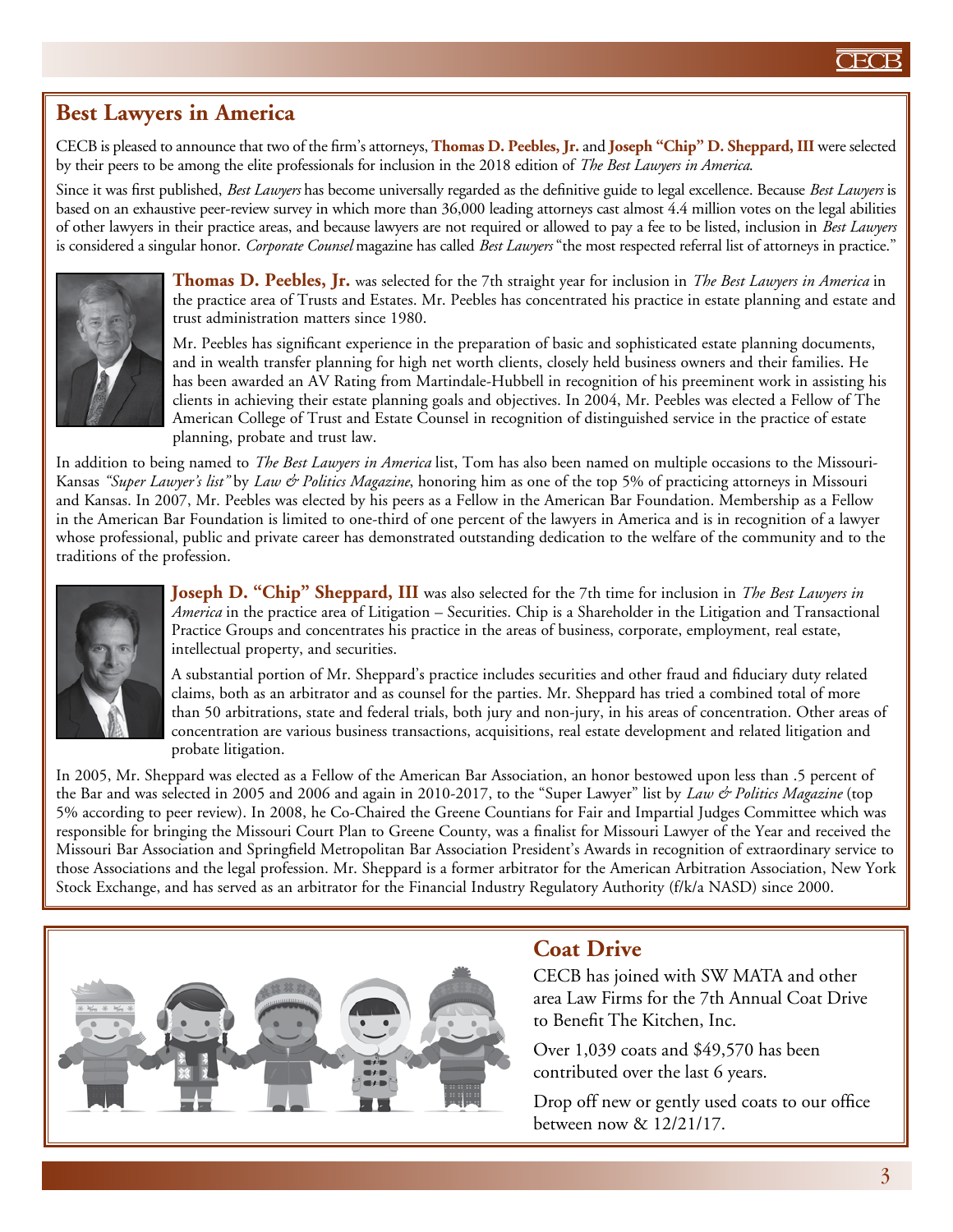## **CECB**

## **5 Steps to Take Following a Spouse's Death**

#### **Andrew T. Peebles**

The death of a spouse can be one of the most challenging events that life has to offer. In addition to the emotional toll, an avalanche of legal and financial issues will arise that try to throw your life further into disarray. The goal of this article is to make the process a bit easier by providing those who have found themselves recently widowed with a checklist of the most important matters you must deal with after a spouse passes. While not allinclusive, what follows is critical information that can save you precious time, money, and energy during a time when such relief would undoubtedly be welcomed.

#### *1. Funeral Arrangements and Organ Donation*

Obviously one of the tasks you will need to accomplish early in the process involves funeral and burial arrangements for your loved one. Determine whether or not your spouse prepared an advance health care directive or other document which outlines exactly how they wish to be buried and whether they desire for their body or organs be donated. Determine if the deceased pre-paid his or her funeral expenses to a funeral home. If not, have the executor of your spouse's estate pay these expenses out of estate funds. Prepare an obituary to honor the life and legacy of your late spouse. If possible, bring together key family members for an early conversation to ensure everyone is involved and on the same page during this process.

#### *2. Gather Essential Documents*

An important step is to obtain vital documents which are necessary to wrap up your spouse's final affairs. The death certificate is extremely important, as most financial institutions, governmental agencies, creditors, and other organizations will refuse to discuss your loved one's final affairs without it. It is recommended that you obtain at least five to ten certified copies from the Department of Health in the state in which your spouse died in order to provide one to each organization that previously dealt with your spouse's financial affairs.

It is also important to locate your spouse's Social Security card, birth and marriage certificates, insurance policies, final credit card and mortgage statements, deeds and titles to real property, automobile titles, stock certificates, and tax forms for the past three years. Additionally, if your spouse had an estate plan set up prior to death, it will be imperative to locate the originally executed documents.

#### *3. Administer Your Spouse's Estate*

Determine if your spouse created an estate plan prior to their death, whether that be a simple Will, Trust, or Health Care Directive. It is likely that your spouse named you as the executor of their estate, and therefore you will be responsible for wrapping up their final affairs. This process includes gathering all property owned by your spouse at his or her death, preparing an inventory and valuation schedule for the property, notifying all creditors of the estate, paying all debts and taxes owed by your spouse, and distributing their estate to the beneficiaries named in their estate plan. If your spouse did not create an estate plan (i.e. they died intestate), you will need to work with the local Probate Court in order to determine how the estate is to be distributed. Either way, it is important to contact an experienced estate planning attorney who can guide you through the process.

#### *4. Notify Necessary Parties*

It is important to alert all financial institutions, government agencies, subscription services, creditors, and other parties of your spouse's death. For example, notifying government assistance programs such as Social Security will ensure that any benefits owed to you as the surviving spouse are paid out. Contact any insurance company where your spouse owned a policy to notify them of your spouse's death, and claim proceeds payable to you. Inform the institutions and employers where your loved one maintained a retirement account, and determine if any benefits inure to your benefit. Talk with your financial advisor to determine the best method of accumulating benefits payable to you. For example, surviving spouses have the option of rolling over a deceased spouse's IRA into their own account to "re-start" the clock on taking required minimum distributions.

You should also make certain that all automatic withdrawals or deposits from your spouse's bank accounts are stopped immediately, cancel any credit cards, and close or re-title all bank accounts in the process. Contact utility companies and other service providers to change or discontinue service. It may be helpful to review your spouse's bank statements to identify other less obvious recurring charges that need to be cancelled, such as gym memberships, Internet accounts, or club membership dues. File a change of address with the post office to remove your spouse's name from all mailings, or re-route the deceased's mail to the executor of their estate. Notifying these parties will also serve to protect against identity theft and financial fraud by preventing thieves from collecting government benefits or opening accounts in the name of the deceased.

#### *5. Update Your Personal Estate Plan*

Finally, it is critically important to update your personal estate plan in a timely manner to avoid your assets being distributed in ways that you neither expect nor want. You will want to remove your spouse as a beneficiary of your estate and re-determine how your assets should be divided following your death. It will also be necessary to remove your spouse as executor of your estate, or as agent under powers of attorney, and name a new individual to act in those capacities.

Assets that allow you to name a beneficiary (life insurance policies, retirement plans, investment accounts/bank accounts, Beneficiary Deeds, etc.) are not controlled by a Will or Trust. Instead, they will be paid directly to the individual you have listed as your beneficiary. You likely named your spouse as primary beneficiary when you were married, so you will want to update the beneficiary designations on all assets that are payable on death to your spouse to ensure that they are removed.

Finally, if you and your spouse created a Qualified Spousal Trust during your lifetimes, it is important to realize that the creditor protection provided by the Trust ends once a spouse passes away. Therefore, if you work in a high risk profession (e.g. medical professional, attorney, etc.), it may be advisable to obtain liability insurance to protect yourself from any future claims.

Dealing with the death of a spouse can be a difficult process, but working with a professional and understanding what steps are involved can at least bring some comfort and order to a difficult situation. If you find yourself in this situation, know that the estate planning attorneys at Carnahan, Evans, Cantwell, and Brown are here for you, and ready to assist you during these trying times.

to protect yourself from any future claims.

Dealing with the death of a spouse can be a difficult process, but working with a professional and understanding what steps are involved can at least bring some comfort and order to a difficult situation. If you find yourself in this situation, know that the estate planning attorneys at Carnahan, Evans, Cantwell, and Brown are here for you, and ready to assist you during these trying times.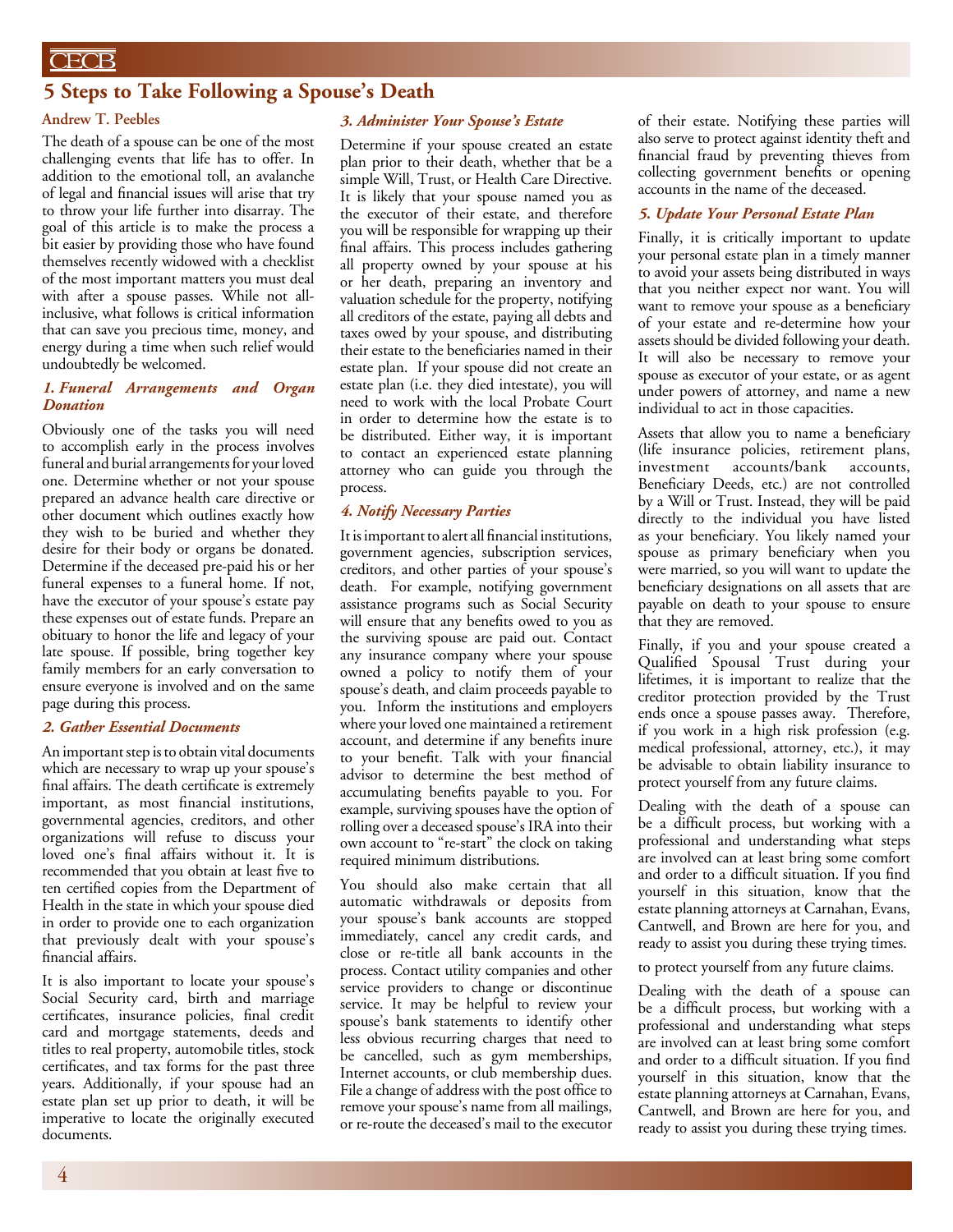## **Continuing Evolvement of ABLE Accounts Under Missouri Law**



### **Courtney L. Fletcher**

The Achieving a Better Life Experience Act of 2014 ("ABLE Act"), a part of the Tax Increase Prevention Act of 2014, was signed into law on December 19,

2014. The law allowed for states to establish their own ABLE programs under the federal guidelines. ABLE accounts are now open for enrollment in twentytwo states, including Missouri. Missouri Senate Bill 174 created the Missouri Achieving a Better Life Experience (ABLE) effective August 28, 2015. The Missouri Department of Social Services issued IM-96 on October 26, 2015, setting forth regulations regarding how ABLE funds would be treated and the impact of such funds on the eligibility for Mo. Healthnet, Food Stamps, Temporary Assistance and Child Care Subsidy. Since that date, eligible individuals with disabilities living in Missouri now have an option to set up an investment account, known as a STABLE account, that can be used to save and invest money without losing eligibility for certain public benefit programs.

One of the original purposes of the ABLE act was to encourage and assist individuals and families in saving private funds for the purpose of supporting individuals with disabilities in order to maintain their health, independence and quality of life. An ABLE account provides a less expensive and less complicated alternative to the creation and funding of a Special Needs Trust ("SNT") for the benefit of a disabled beneficiary. A SNT requires the involvement of professionals for its establishment, such as lawyers, trustees and possibly the probate court. With the establishment of the ABLE Act, a tax-advantaged investment account can be directly established by a disabled beneficiary or by the parents or legal guardian of such disabled beneficiary without the need of professional assistance.

The ABLE Act is modeled after college savings accounts under Internal Revenue Code ("IRC") Section 529. ABLE accounts are tax-advantaged investment accounts that allow for tax-free growth of the account so long as certain requirements

are fulfilled. The requirements are fairly simple:

1. The beneficiary of the ABLE account must be diagnosed with a qualifying disability prior to attaining 26 years of age; however, the ABLE account itself does NOT need to be created prior to the beneficiary attaining 26 years of age. In order to be eligible, a beneficiary must be disabled (for purposes of the Social Security Administration guidelines) prior to attaining 26 years of age and must meet one of the following: (a) the beneficiary is entitled to receive Supplemental Security Income ("SSI") or Social Security Disability Insurance ("SSDI") or (b) the beneficiary has a disability certification under 26 USC 529A e(2)A which is a certification made by the beneficiary or his/her parent or guardian via a signed doctor's letter that the beneficiary is blind or has an impairment expected to result in death or which will last at least twelve months **and** that such disability occurred prior to age 26.

2. Each beneficiary may only have one ABLE account.

3. The annual contributions to an ABLE account are limited to the federal annual gift tax exclusion amount (currently \$14,000), and are considered a completed gift. Contributions must be in cash and not in kind. The amount of the account then grows tax-free.

4. ABLE accounts are disregarded for purposes of determining the beneficiary's eligibility for Supplemental Security Income ("SSI") and Medicaid (MoHealthNet). This is of great importance since this means that the funds held in an ABLE account are considered an exempt resource for SSI/ MoHealthNet purposes.

5. The amount of funds that can be held in an ABLE account is capped at the 529 account maximum in the state in which the ABLE account is set up. Missouri's 529 account maximum is \$325,000; however, it is important to realize that if a beneficiary receives SSI, then his/her eligibility for SSI will be suspended if the beneficiary's ABLE account exceeds \$100,000 and will remain suspended until such time as the account falls below that amount. It is also important to note that the beneficiary's MoHealthNet

eligilibity will not be affected, even if the beneficiary's SSI is suspended.

6. As of the death of the beneficiary, the ABLE account authorizes a payback to the state for the cost of all Medicaid services (but not SSI) provided to such beneficiary **after** the date of establishment of the ABLE account (which is generally better than the payback which is allowed under a First Party SNT, but which is much worse than the "no payback" when a Third Party SNT is used). It is also possible to pay funeral expenses from the balance of an ABLE account at the death of the beneficiary prior to the satisfaction of the Medicaid payback claim.

The Missouri Department of Social Services ("DSS") has issued guidance providing that contributions and earnings credited to an ABLE account are not income, and thus are disregarded for benefit eligibility beyond MoHealthNet, including Food Stamps, Temporary Assistance and Child Care Subsidy program. In addition, the guidance from DSS provides a broad definition of "qualified disability expenses" with regard to qualified distributions made from an ABLE account and which are defined to include "any expenses related to the beneficiary's blindness or disability including the following: education, housing, transportation, employment training and support, assistive technology and personal support services, health, prevention and wellness, financial management and administrative services, legal fees, expenses for oversight and monitoring and funeral and burial expenses." IM #96 (10/26/15). This broad definition of "qualified disability expense" means that distributions from an ABLE account do not have to be limited to medical necessity and do not have to provide a sole benefit to the beneficiary. This is much more versatile than a First-Party SNT which requires that the trust must be administered for the "sole benefit" of the disabled beneficiary. In addition, distributions for housing from an ABLE account will not trigger an in-kind support and maintenance (ISM) reduction in benefits. This general rule that expenditures from an ABLE account are generally not subject to SSI's ISM rule,

*Continued on Page 7*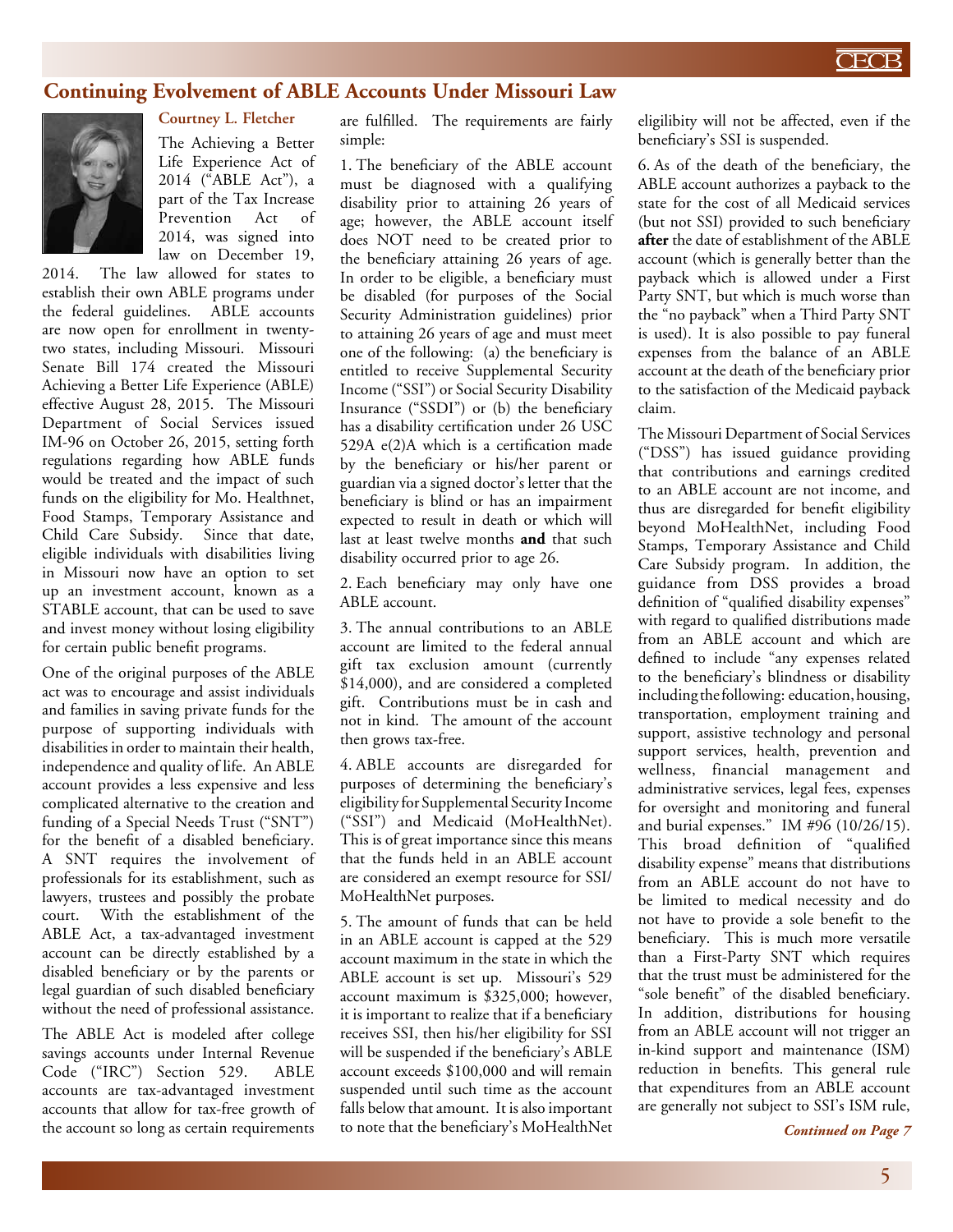## **CECB**

## **Missouri's New Law on Retaliatory Discharge Claims**



**Christiaan D. Horton** Missouri law on worker's compensation retaliatory discharge claims has been in flux. Over the years, our courts have struggled with the standards to be applied in cases of

this nature. It is no secret--employment claims have become more prevalent in our litigious world. Employment law is ever evolving, and most litigators in this area spend significant time tracking cases and legislation to be sure that the advice they provide is based on the most current law and regulations that apply. Because our state legislature has recently adopted a new law that governs these claims, this article is intended to alert employers of the new paradigm that now controls how retaliation claims in the worker's compensation arena will be analyzed by our courts.

#### *The Exclusive Cause Test (Old Law):*

Employers are prohibited from discharging or discriminating against employees who exercise their rights under the Missouri workers' compensation law. Since at least 1984, the Missouri Supreme Court held that an employee who files a lawsuit claiming he was retaliated against in violation of the workers' comp law must prove the exercise of his rights (e.g., by filing a claim for benefits or reporting a covered injury) was the "exclusive" cause for his termination or other adverse employment action.

The language in the Missouri jury instruction requiring proof that an employee's workers' comp activity was the exclusive cause of the employer's action is no longer binding law. Section 287.780 of our Missouri Statutes once provided, "No employer or agent shall discharge or in any way discriminate against any employee for exercising any of his rights under this chapter."

The Missouri Supreme Court's 1984 ruling in *Hansome v. Northwestern Cooperage Co.*, laid out the elements an employee must prove to recover for retaliatory discharge under the old workers' comp law:

(1) His status as an employee of the company at the time of the injury;

(2) His exercise of a right granted by the

workers' comp law (Chapter 287);

(3) The employer's discharge or discrimination against him; and

(4) An exclusive causal relationship between his action and the employer's actions.

A 1998 Missouri Supreme Court decision confirmed the exclusive cause standard in workers' comp retaliation cases, but this ruling was again revisited in 2014 and overturned.

### *The 2014 Missouri Supreme Court Case "Contributing Factor" Test (Overturned by Statute):*

In 2014, our Missouri Supreme Court adopted a new test in worker's compensation retaliation cases. That standard was referred to as the "contributing factor" standard. The Court explained:

"Taking into account the statutory language and this Court's precedent in other discrimination cases, this Court holds that the "contributing factor" standard should apply to causes of action that arise pursuant to section 287.780. Adopting the "contributing factor" standard serves two purposes. First, the legislature's use of the phrase, *"in any way,"* is consistent with this Court's analysis of the "contributory factor" language articulated in *Daugherty, Hill*, and *Fleshner*. Therefore, application of the "contributory factor" standard fulfills the purpose of the statute, which is to prohibit employers from discharging or in any way discriminating against an employee for exercising his or her rights under chapter 287. Second, the standard now aligns workers' compensation discrimination with other Missouri employment discrimination laws.

Under this decision, a claimant must show that the filing of the workers' compensation claim was a **contributing factor** to the Employer's decision to discharge him--not the exclusive factor.

TEMPLEMIRE v. W & M WELDING, INC., 433 S.W.3d 371 (Mo. banc 2014);

### *The New Paradigm--Motivating Factor Test:*

In response to the 2014 decision above, our legislature spoke loud and clear on the new standard that must be applied in worker's

compensation retaliation cases. **Effective August 28, 2017**, our new law provides:

**287.780. Discharge or discrimination because of exercising compensation rights prohibited--civil action for damages.**

No employer or agent shall discharge or discriminate against any employee for exercising any of his or her rights under this chapter when the exercising of such rights is the motivating factor in the discharge or discrimination. Any employee who has been discharged or discriminated against in such manner shall have a civil action for damages against his or her employer. For purposes of this section, **"motivating**  factor" shall mean that the employee's exercise of his or her rights under this chapter actually played a role in the discharge or discrimination and had a determinative influence on the discharge or discrimination.

(R.S.1939, § 3725. Amended by L.1973, H.B. No. 79, p. 401, § 1; L.2017, S.B. No. 66, § A, eff. Aug. 28, 2017.)

Now, employers may escape liability under this new standard by demonstrating that an employee's worker's compensation claim was not the "motivating factor" in the decision to terminate employment. This is a tougher standard for employees to meet indeed, but one thing is for certain--it will be tested.

If you have any questions or would like to visit in greater detail with us at CECB on employment law matters, we are ready to provide you the guidance you need in this evolving area of the law.

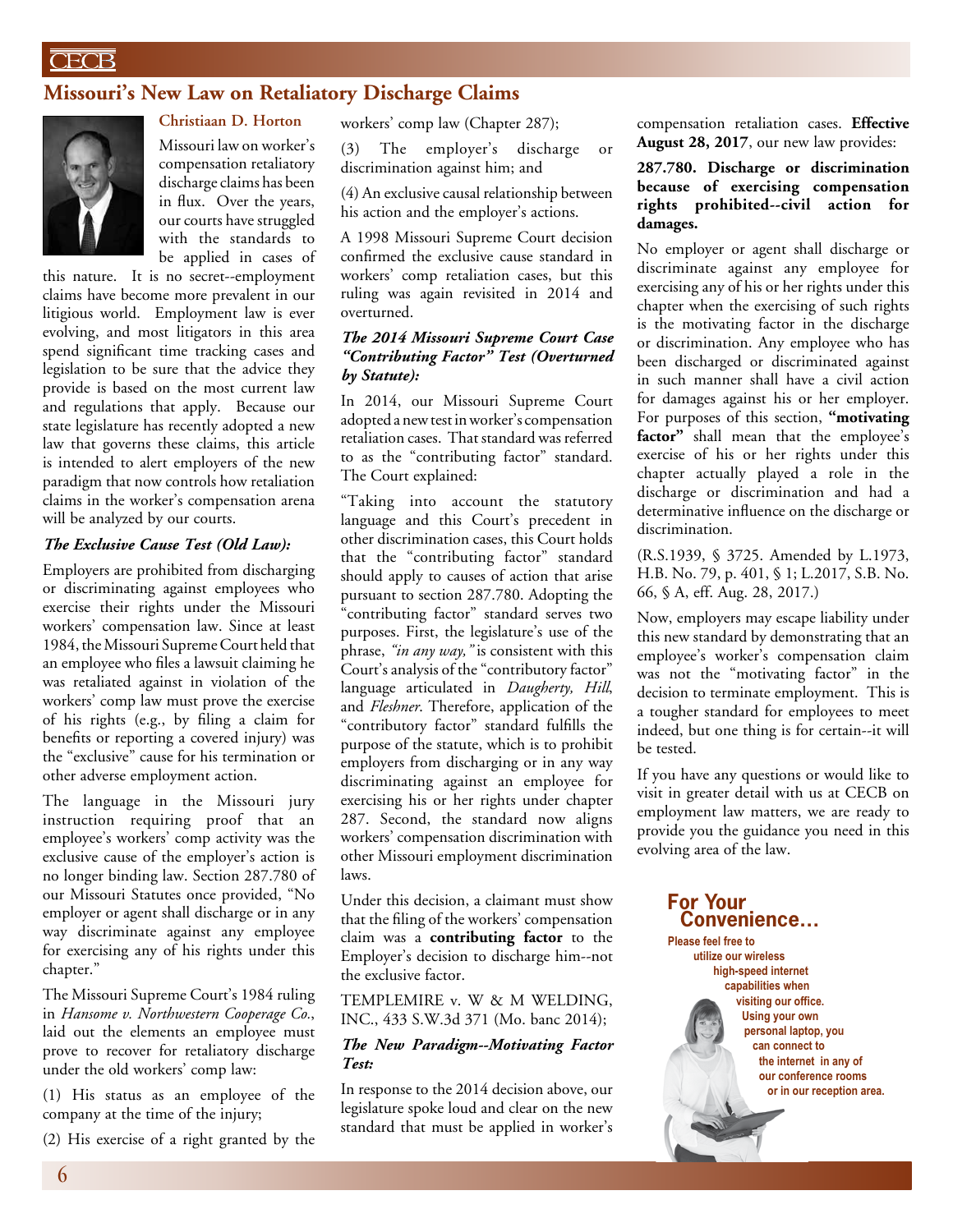

### *Continued from Page 5*

# **Continuing Evolvement of ABLE Accounts Under Missouri Law**

makes the ABLE account a helpful tool in supplementing the in-kind support and maintenance expenses of a beneficiary without causing the beneficiary a monthly benefit reduction.

It is important to note that any distribution from an ABLE account that is determined **NOT** to be a qualified disability expense will result in such distribution being treated as income to the beneficiary and will subject the distribution to the imposition of a 10% penalty. If the designated beneficiary is no longer disabled, then distributions during such time period will also fail to be qualified disability expenses, but ABLE account status can be reinstated if the beneficiary's disability returns.

The guidelines by DSS ensure that the benefits available from an ABLE account will make these type of accounts easy to set up and use. Since there is little formality involved, the beneficiary or his or her "Attorney-in-Fact" can retain control over

the funds held in an ABLE account. Obviously, the ability to use an ABLE account will be limited by the amount of funds involved, but in a situation where there is an existing Uniform Transfers to Minors Account ("UTMA") or Uniform Gifts To Minors Account ("UGMA"), which need to be converted over to the disabled beneficiary once he or she attains the age of 21, or there are settlements or gifts from family, all of which total less than \$14,000, the creation of an ABLE account is an easy-to-use option.

The ABLE account also allows for the creation of a fund to save for a large purchase (car, home, etc.), which would otherwise not be allowed under SSI rules. Also, if the funds are spent each year, then there is less of a risk of any Medicaid payback at the death of the beneficiary. ABLE accounts are also a vehicle for money in excess of the \$2,000 MoHealthNet resource limit since these excess funds can be contributed to an ABLE account and will then be treated as exempt.

There are currently 300 ABLE accounts under the STABLE platform that have been set up in Missouri since the ABLE Legislation was passed. Since states differ on whether non-residents can open an ABLE account (Missouri does not allow a non-resident to open an account), it is possible that a Missouri resident may have established an ABLE account in another state; however, under federal law individuals are limited to only one ABLE account.

All in all, the adoption and evolution of ABLE accounts under Missouri law provide increased planning options to disabled beneficiaries and families of disabled beneficiaries. If you have additional questions regarding the use of ABLE accounts or whether the use of an ABLE account will work in your particular situation, please feel free to contact me to discuss those planning options!

# **Attorney Courtney Fletcher Selected As The Newest Member of the Special Needs Alliance**



Established in 2002, the Special Needs Alliance (SNA) is a national, non-profit collective of many of America's leading disability and public benefits attorneys. Currently in 48 states, SNA members work to secure Medicaid and other public benefits for individuals with special needs. The SNA's mission is to help enhance the quality of life for people with disabilities by coordinating private resources with public benefit programs through special needs planning and trusts.

Membership to SNA is selective and competitive, and is extended by invitation only. Attorneys must meet specific criteria to ensure that SNA clients are served with the utmost professionalism and compassion. Criteria include a minimum number of years of practice in the special needs area and proven involvement with disability advocacy organizations. Many SNA attorneys have personal experience with individuals with special needs—either as a sibling

or parent.

Courtney is a part of the Estate Planning Practice Group of Carnahan, Evans, Cantwell & Brown, P.C. She concentrates her practice in the areas of estate planning and administration, probate, trusts and elder law, including Medicaid Planning, Special Needs Trusts, Digital Asset Planning and Veterans Benefits.

She is a member of The Missouri Bar, current President of the Greene County Estate Planning Council, a member of the National Academy of Elder Law Attorneys and a V.A. accredited attorney. She is a past director of the Missouri Chapter of the National Academy of Elder Law Attorneys and a past chairman of the Springfield Metropolitan Bar Association Probate and Trust Committee.

# **Attorney Jay Preston Selected to Leadership Springfield Class 34**



**We are pleased to announce that Jay Preston was recently selected to participate in Leadership Springfield Class 34.** Leadership Springfield is a nine-month comprehensive community-based leadership program.

Mr. Preston is a member of the Litigation/Dispute Resolution group at CECB and concentrates his practice in the areas of business and civil litigation as well as real estate litigation.

Mr. Preston received his B.S.B.A., M.B.A and his law degree from the University of Missouri.